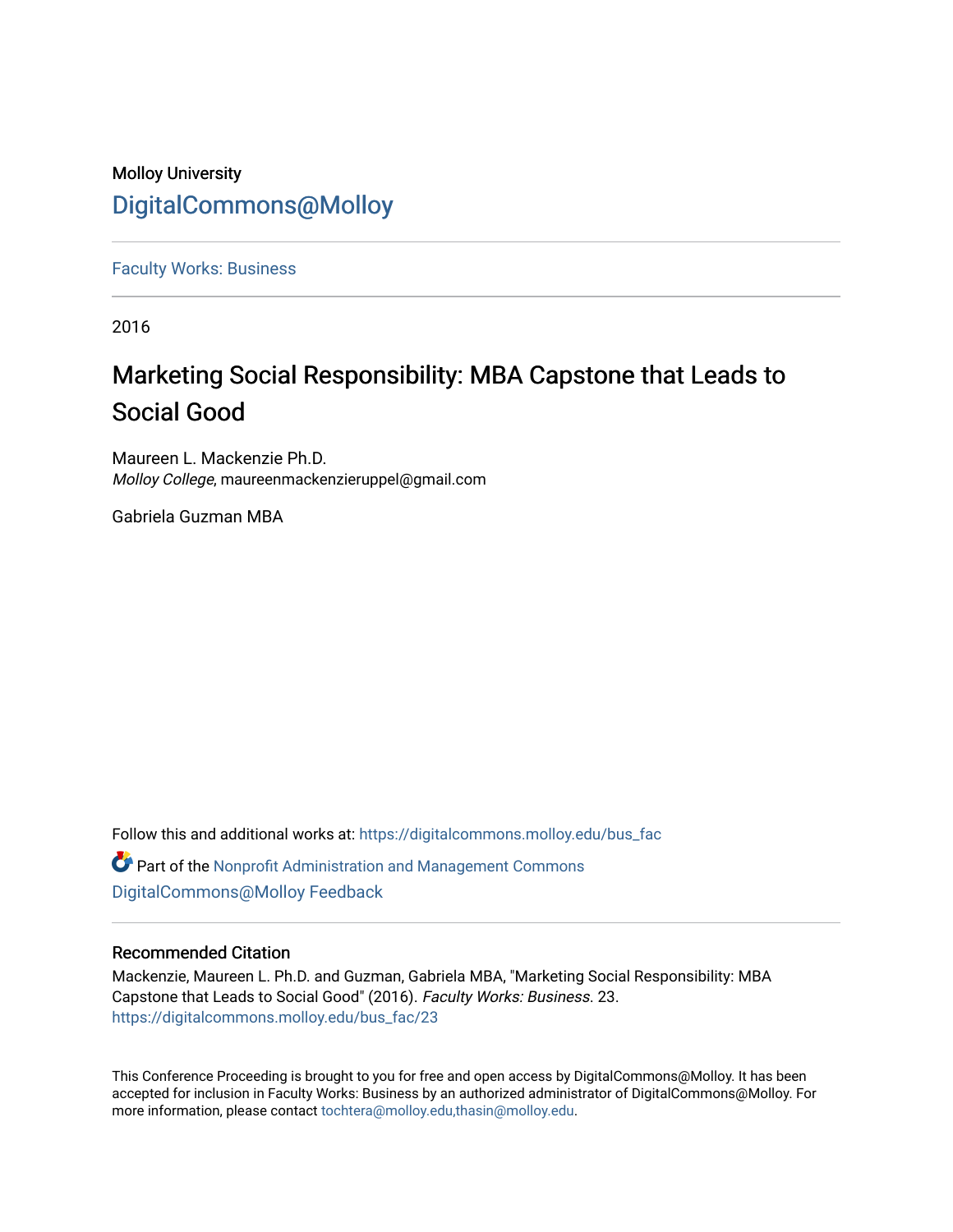# **Marketing Social Responsibility: MBA Capstone that Leads to Social Good**

Molloy College Molloy College (516) 998-8774 (631) 682-0399 *gguzmanamaya@lions.molloy.edu MMackenzie@Molloy.edu*

### *ABSTRACT*

This paper emerges from a series of articles that have been presented at the NBEA Annual Conference over the past few years. The pedagogical philosophy is that business students should experience working with a real-world client prior to earning the MBA Degree. The mission of the institution establishes the founding belief in social responsibility, service, community, and study. The college's commitment to academic excellence and the promotion of lifelong learning demonstrates the transformative education experienced by the students. As a result, the evidence of learning for the MBA program is a set of solution-driven recommendations that will lead to social good.

This paper focuses on the consulting work performed for the *Health and Welfare Council of Long Island (HWCLI)*. The student consultants were charged with recommending a set of solutions that would increase the number of individual members as well as increase the revenue to HWCLI.

### **Keywords**

Health and welfare, marketing, nonprofit, social entrepreneurship

### **1 PEDOGOGICAL PHILOSOPHY**

Molloy College designs its MBA program to provide an educational journey for the student that not only prepares the future leader for his or her professional path, but also for participation as an socially responsibility citizen. Our students understand that the collective must serves the needs of the larger society. The student's journey provides not only skills and knowledge, but a disposition that serves society.

Through transformative education, Molloy College promotes a lifelong search for truth and the development of ethical leadership (Molloy College Mission Statement). Back in 2012 Civic Engagement was established as the annual theme. This is when the MBA capstone course was redesigned to integrate social responsibility with the student learning objectives. A capstone, by its nature, is that last stone put in place; it shows the world that the building is complete. The capstone course is therefore intended to provide the students with an opportunity to demonstrate the skills, knowledge, and disposition that have been gained as a result of the business education.

The 2016 MBA Capstone Class was divided into four consulting teams serving two clients. This paper reports on

the work product created by the students under the consulting team name of, "*Strong Island Consulting."* Each team used the Bloomberg Philanthropies, "Mayor's Challenge" application to guide the consulting process. This process takes the students through four stages: (1) establishing a solution-driven vision, (2) developing a turnkey implementation plan, (3) determining the impact of the plan, and (4) determining if the solution can be replicated.

### **2 THE CONSULTING PROBLEM**

Each client works with the Dean of the Business Division to identify the consulting problem for the students. The *Health and Welfare Council of Long Island* identified the following: The need to develop an individual membership campaign. Currently, the Health & Welfare Council of Long Island (HWCLI) has successfully developed and marketed an agency and organizational membership. The problem is that the HWCLI has not been as successful with developing an individual membership campaign. While HWCLI's mission is to serve those most vulnerable and at-risk on Long Island, its efforts benefit all Long Islanders. Everyone wants to be part of a thriving, vibrant region—where every individual has access to the supports and services that allow them to reach self-sufficiency and sustainability. By having a much more robust individual membership campaign and participation, HWCLI can have a much larger groundswell of Long Islanders committed to those most vulnerable and at-risk. Individual memberships also provide flexibility with the funds to support a variety of programs.

The students consultants conducted original research (IRB approved) to better understand what makes an individual donate. The results of this research provided a path upon which the students developed their recommendations.

The students use a version of the Bloomberg Philanthropies Challenge process to guide its work. The stages that lead the students to the set of solutions started with the vision.

#### **3 THE VISION**

While the Health & Welfare Council of Long Island has successfully gained agency and organizational memberships, the organization has not been as successful with acquiring individual memberships. HWCLI is hoping to increase its current membership dues from \$50K to \$100K. Membership dues are critical in funding issues that impact Long Island's most at-risk and vulnerable communities. The students on "Strong Island Consulting" had a vision that would lead to